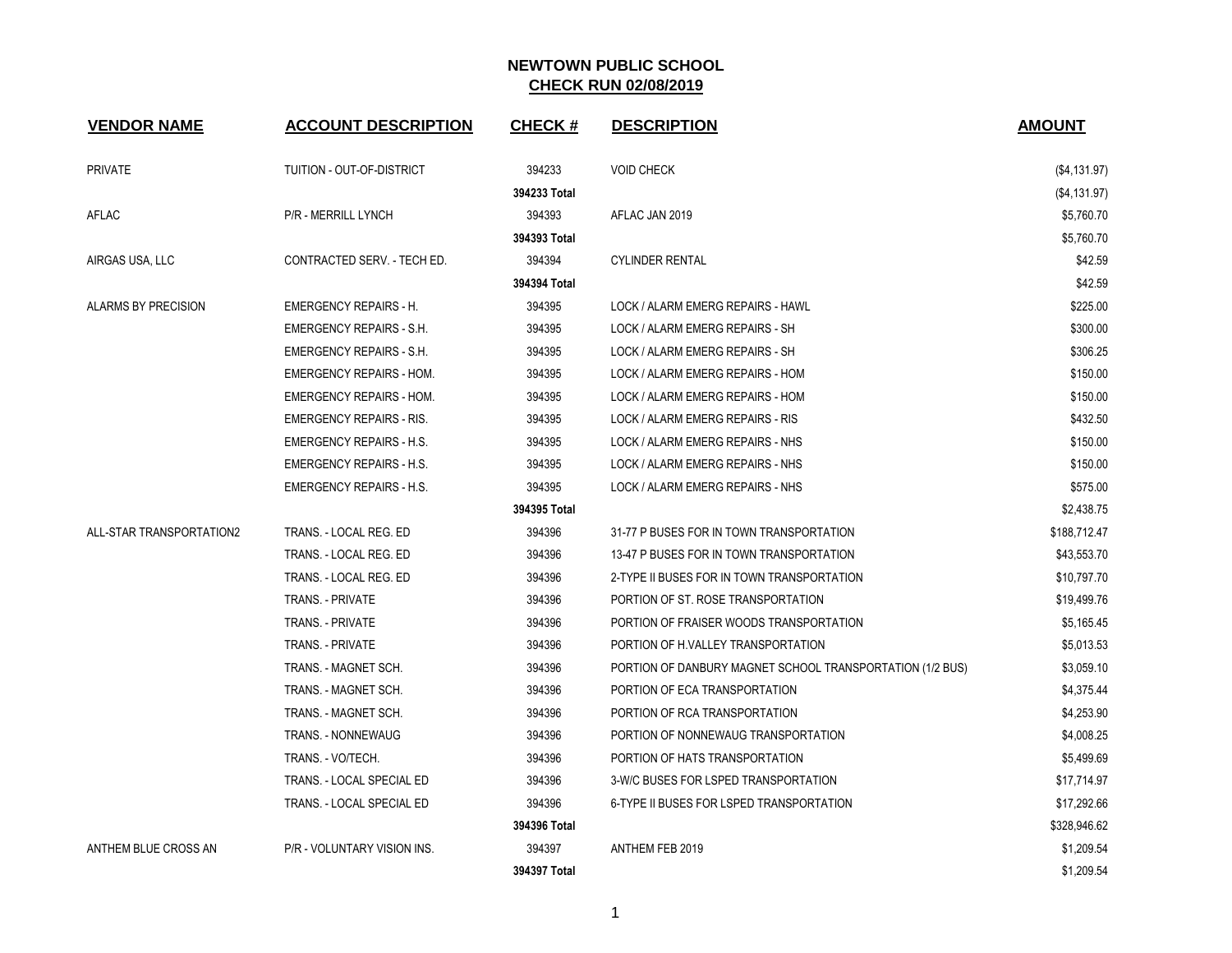| <b>VENDOR NAME</b>        | <b>ACCOUNT DESCRIPTION</b>      | <b>CHECK#</b> | <b>DESCRIPTION</b>                              | <b>AMOUNT</b> |
|---------------------------|---------------------------------|---------------|-------------------------------------------------|---------------|
| AQUARION WATER COMPANY OF | WATER - H.                      | 394398        | WATER 200332183 27 THOU GAL                     | \$351.91      |
|                           | WATER - S.H.                    | 394398        | WATER 200391787 26 THOU GAL                     | \$472.06      |
|                           | WATER - S.H.                    | 394398        | <b>WATER 200389638 FIRELINE</b>                 | \$182.21      |
|                           | WATER - M.G.                    | 394398        | WATER 200331002 37 THOU GAL                     | \$412.09      |
|                           | WATER - M.G.                    | 394398        | <b>WATER 200330675 FIRELINE</b>                 | \$194.78      |
|                           | WATER - M.S.                    | 394398        | WATER 200330637 48 THOU GAL                     | \$478.27      |
|                           | WATER - H.S.                    | 394398        | <b>WATER 200327318 FIRELINE</b>                 | \$194.78      |
|                           | WATER - H.S.                    | 394398        | WATER 200328345 IRRIGATION                      | \$189.45      |
|                           | WATER - H.S.                    | 394398        | WATER 200331205 SNACK SHACK                     | \$31.73       |
|                           | WATER - H.S.                    | 394398        | WATER 200328870 108 THOU GAL                    | \$839.31      |
|                           |                                 | 394398 Total  |                                                 | \$3,346.59    |
| ASSOCIATED REFUSE HAULERS | <b>REFUSE REMOVAL</b>           | 394399        | REFUSE REMOVAL 2018-2019 3RD YEAR OF 5 YEAR BID | \$8,204.29    |
|                           | <b>REFUSE REMOVAL</b>           | 394399        | CARDBOARD RECYCLING - 2018-2019                 | \$410.00      |
|                           | <b>REFUSE REMOVAL</b>           | 394399        | CARDBOARD RECYCLING - 2018-2019                 | \$60.00       |
|                           | <b>REFUSE REMOVAL</b>           | 394399        | CARDBOARD RECYCLING - 2018-2019                 | \$197.00      |
|                           | <b>REFUSE REMOVAL</b>           | 394399        | CARDBOARD RECYCLING - 2018-2019                 | \$197.00      |
|                           | <b>REFUSE REMOVAL</b>           | 394399        | CARDBOARD RECYCLING - 2018-2019                 | \$118.00      |
|                           | <b>REFUSE REMOVAL</b>           | 394399        | CARDBOARD RECYCLING - 2018-2019                 | \$172.00      |
|                           | <b>REFUSE REMOVAL</b>           | 394399        | CARDBOARD RECYCLING - 2018-2019                 | \$161.00      |
|                           | <b>REFUSE REMOVAL</b>           | 394399        | EXTRA DUMPSTER PICK UP - HOM                    | \$638.98      |
|                           |                                 | 394399 Total  |                                                 | \$10,158.27   |
| <b>AT&amp;T MOBILITY</b>  | <b>TELEPHONE &amp; CABLE</b>    | 394400        | AT&T MOBILE PHONE SERV 2018/19                  | \$132.96      |
|                           |                                 | 394400 Total  |                                                 | \$132.96      |
| AUTO HOME COMMERCIAL      | <b>EMERGENCY REPAIRS - HOM.</b> | 394401        | PA SYSTEM / CLOCK REPAIRS - HOM                 | \$580.12      |
|                           | <b>EMERGENCY REPAIRS - H.S.</b> | 394401        | PA SYSTEM / CLOCK REPAIRS - NHS                 | \$580.12      |
|                           |                                 | 394401 Total  |                                                 | \$1,160.24    |
| AUTOMATED BUILDING SYSTEM | B. & G. REPAIRS - S.H.          | 394402        | HVAC BACKNET CONTROLLER INSTALL - SH            | \$1,807.68    |
|                           |                                 | 394402 Total  |                                                 | \$1,807.68    |
| BEN BRONZ FOUNDATION INC  | TUITION - OUT-OF-DISTRICT       | 394403        | TUITION FOR 180 DAYS FOR CM                     | \$6,018.54    |
|                           |                                 | 394403 Total  |                                                 | \$6,018.54    |
| <b>BER</b>                | STAFF TRAIN. - CLASSROOM        | 394404        | Dev. Growth Mindset in Math                     | \$1,434.00    |
|                           |                                 | 394404 Total  |                                                 | \$1,434.00    |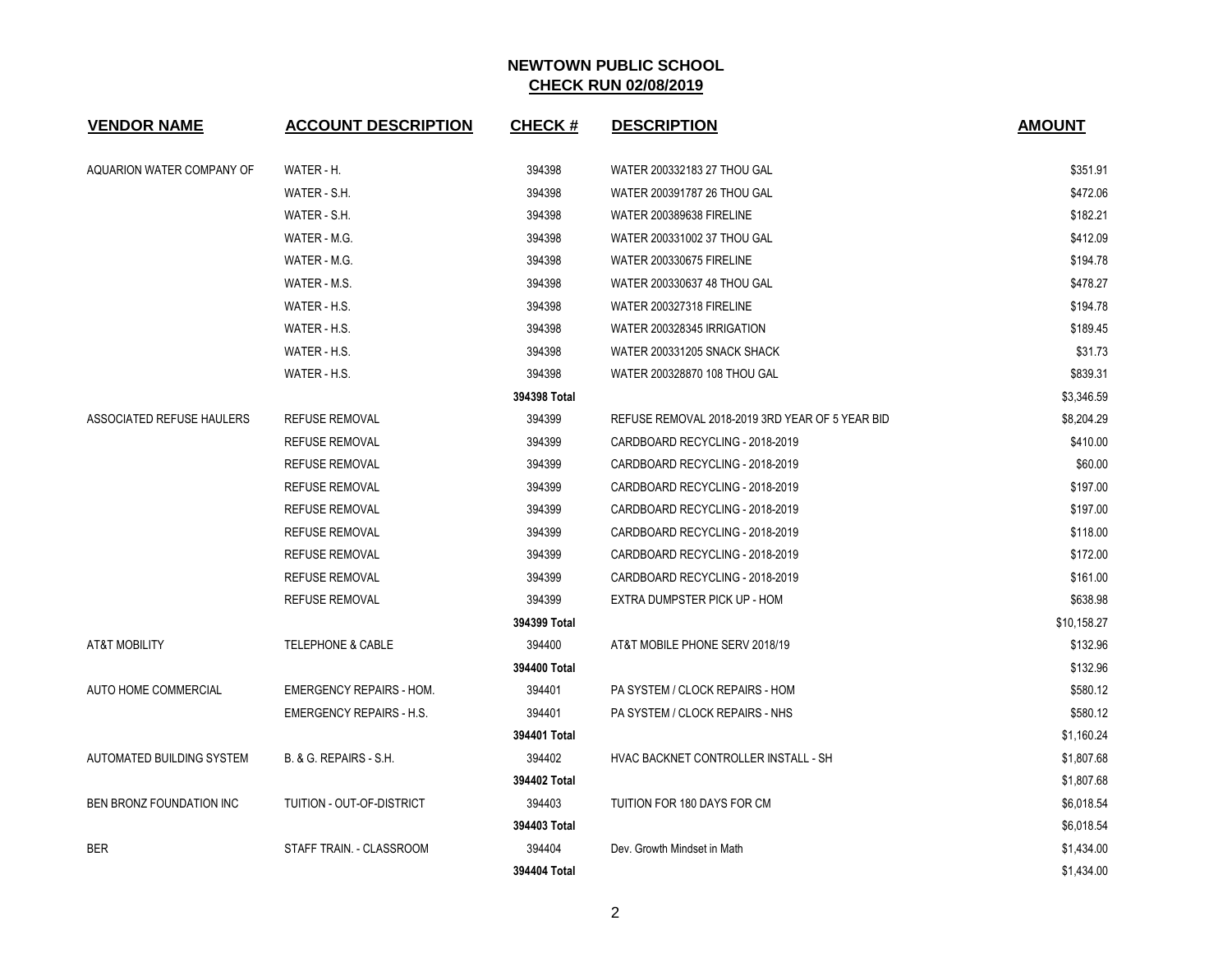| <b>VENDOR NAME</b>               | <b>ACCOUNT DESCRIPTION</b>       | <b>CHECK#</b> | <b>DESCRIPTION</b>                                                      | <b>AMOUNT</b> |
|----------------------------------|----------------------------------|---------------|-------------------------------------------------------------------------|---------------|
| <b>BREAKOUT INC.</b>             | INSTR. SUPPLIES - SOC. STUDIES   | 394405        | Breakout EDU Class Bundle, includes 1 platform. Free standard shipping  | \$275.00      |
|                                  |                                  | 394405 Total  |                                                                         | \$275.00      |
| <b>BUTCHER'S BEST MARKET LLC</b> | STAFF TRAIN. - ADMIN.            | 394406        | 12/14 memorial staff breakfast - INV #217793                            | \$360.00      |
|                                  |                                  | 394406 Total  |                                                                         | \$360.00      |
| <b>BYRNES, EILEEN</b>            | STAFF TRAIN. - STAFF DEVELOP.    | 394407        | Yoga and Mindfulness Workshop for Professional Development              | \$100.00      |
|                                  |                                  | 394407 Total  |                                                                         | \$100.00      |
| CAAD                             | STAFF TRAIN. - ADMIN.            | 394408        | Ken Kantor conference Registration for Athletic Directors per attached. | \$125.00      |
|                                  |                                  | 394408 Total  |                                                                         | \$125.00      |
| <b>CES</b>                       | TUITION - OUT-OF-DISTRICT        | 394409        | TUITION - OUT-OF-DISTRICT                                               | \$1,002.00    |
|                                  | TUITION - OUT-OF-DISTRICT        | 394409        | TUITION - OUT-OF-DISTRICT                                               | \$167.00      |
|                                  |                                  | 394409 Total  |                                                                         | \$1,169.00    |
| CHARTER COMMUNICATION            | <b>TELEPHONE &amp; CABLE</b>     | 394410        | SERV 2018/193,153.60 PER MONTH                                          | \$3,193.55    |
|                                  |                                  | 394410 Total  |                                                                         | \$3,193.55    |
| <b>CIRMA</b>                     | WORKERS COMP.                    | 394411        | FINAL AUDIT WC 2017011163 02                                            | \$29,067.00   |
|                                  |                                  | 394411 Total  |                                                                         | \$29,067.00   |
| CONNEC-TO-TALK                   | PROF. SERV. - PSYCH/MED. EVAL.   | 394412        | PROF. SERV. - PSYCH/MED. EVAL.                                          | \$790.00      |
|                                  |                                  | 394412 Total  |                                                                         | \$790.00      |
| CONNECTICUT PEST ELIMINAT        | <b>B&amp;G CONTRACTED SERV.</b>  | 394413        | MONTHLY PEST CONTROL - ALL SCHOOLS (2018-2019)                          | \$900.00      |
|                                  |                                  | 394413 Total  |                                                                         | \$900.00      |
| <b>CREC</b>                      | REPAIRS - SP/HEAR.               | 394414        | AUDIOLOGICAL MAINTENANCE FOR CD                                         | (\$1,736.00)  |
|                                  | REPAIRS - SP/HEAR.               | 394414        | AUDIOLOGICAL MAINTENANCE FOR CD                                         | \$2,373.00    |
|                                  |                                  | 394414 Total  |                                                                         | \$637.00      |
|                                  | STAFF TRAIN. - PUPIL SERV.       | 394415        | Workshop Developing Challenging & Appropriate Instruction               | \$121.00      |
|                                  |                                  | 394415 Total  |                                                                         | \$121.00      |
| CT PEDIATRIC NEUROPSYCH          | PROF. SERV. - PSYCH/MED. EVAL.   | 394416        | PROF. SERV. - PSYCH/MED. EVAL.                                          | \$1,000.00    |
|                                  | PROF. SERV. - PSYCH/MED. EVAL.   | 394416        | PROF. SERV. - PSYCH/MED. EVAL.                                          | \$375.00      |
|                                  |                                  | 394416 Total  |                                                                         | \$1,375.00    |
| DEMCO INC.                       | <b>INSTR. SUPPLIES - ENGLISH</b> | 394417        | Quote G9024025 Book Jackets, tape, folder                               | \$96.86       |
|                                  |                                  | 394417 Total  |                                                                         | \$96.86       |
| <b>EAST COAST SIGN &amp; SU</b>  | B. & G. REPAIRS - H.             | 394418        | ADA CLASSROOM SIGN M204 - HAWL                                          | \$60.00       |
|                                  |                                  | 394418 Total  |                                                                         | \$60.00       |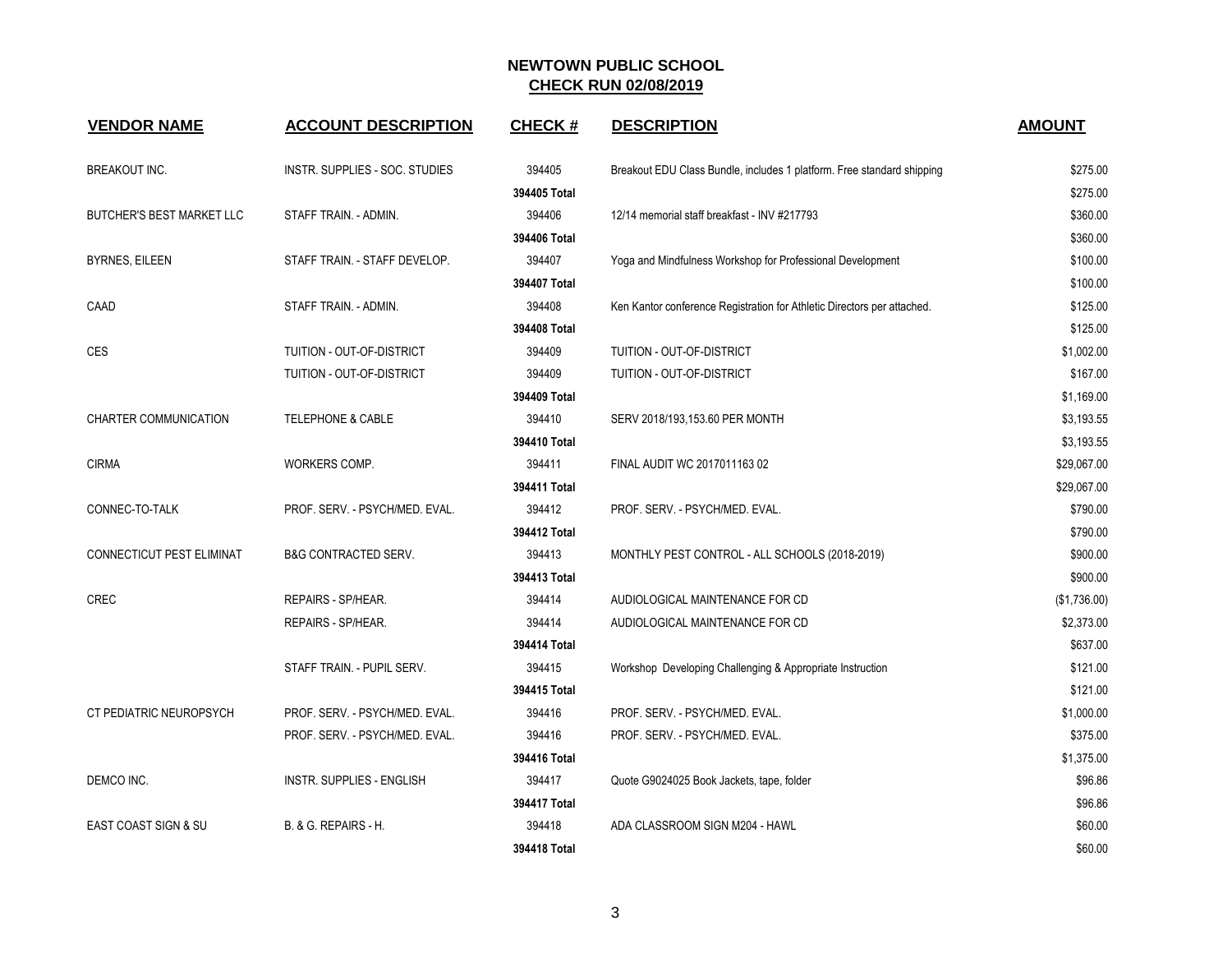| <b>VENDOR NAME</b>           | <b>ACCOUNT DESCRIPTION</b>      | <b>CHECK#</b> | <b>DESCRIPTION</b>                                                  | <b>AMOUNT</b> |
|------------------------------|---------------------------------|---------------|---------------------------------------------------------------------|---------------|
| EAST RIVER ENERGY INC.       | FUEL OIL - HOM.                 | 394419        | OIL 1094.7 GAL HOM                                                  | \$2,247.42    |
|                              |                                 | 394419 Total  |                                                                     | \$2,247.42    |
| <b>EDADVANCE</b>             | STAFF TRAIN. - ADMIN.           | 394420        | Building Principal & Coach Partnerships to Improve Learning for All | \$59.00       |
|                              |                                 | 394420 Total  |                                                                     | \$59.00       |
| <b>EPES SOFTWARE</b>         | CONTRACTED SERV. - ADMIN.       | 394421        | EPES Accounting Support Renewal - #5231                             | \$173.00      |
|                              |                                 | 394421 Total  |                                                                     | \$173.00      |
| EVERSOURCE (ELEC-BOE)        | ELECTRICITY - H.                | 394422        | ELEC 51084633023 29,120. KWH                                        | \$5,518.09    |
|                              | ELECTRICITY - M.G.              | 394422        | ELEC 5171733009 21,200 KWH                                          | \$4,069.21    |
|                              | ELECTRICITY - HOM.              | 394422        | ELEC 51844633024 13,264.0. KWH                                      | \$8,741.01    |
|                              | ELECTRICITY - H.S.              | 394422        | ELEC 51356633040 8. KWH                                             | \$44.99       |
|                              | ELECTRICITY - H.S.              | 394422        | ELEC 51223253097 30.0 KWH                                           | \$47.68       |
|                              | ELECTRICITY - H.S.              | 394422        | ELEC 51318375011 4,015. KWH                                         | \$615.35      |
|                              |                                 | 394422 Total  |                                                                     | \$19,036.33   |
| EVERSOURCE (GAS-BOE)         | PROPANE & NATURAL GAS - RIS.    | 394423        | GAS 57526160064 183.0 CCF                                           | \$258.11      |
|                              | PROPANE & NATURAL GAS - H.S.    | 394423        | GAS 57379855042 510. CCF                                            | \$591.99      |
|                              |                                 | 394423 Total  |                                                                     | \$850.10      |
| FOLLETT SCHOOL SOLUTIONS     | SUPPLIES - LIBRARY              | 394424        | NGSS Books (nonfiction): See attached                               | \$448.95      |
|                              | <b>SUPPLIES - LIBRARY</b>       | 394424        | Total cataloging and processing for books                           | \$22.77       |
|                              |                                 | 394424 Total  |                                                                     | \$471.72      |
| FOUNDATION SCHOOL, T         | TUITION - OUT-OF-DISTRICT       | 394425        | TUITION - OUT-OF-DISTRICT                                           | \$7,500.00    |
|                              | TUITION - OUT-OF-DISTRICT       | 394425        | TUITION - OUT-OF-DISTRICT                                           | \$7,500.00    |
|                              | TUITION - OUT-OF-DISTRICT       | 394425        | TUITION - OUT-OF-DISTRICT                                           | \$7,500.00    |
|                              | TUITION - OUT-OF-DISTRICT       | 394425        | TUITION - OUT-OF-DISTRICT                                           | \$7,500.00    |
|                              |                                 | 394425 Total  |                                                                     | \$30,000.00   |
| <b>GLOBAL MECHANICAL LLC</b> | <b>EMERGENCY REPAIRS - H.S.</b> | 394426        | BAD ACTUATOR / VAV CONTROLS - NHS                                   | \$5,113.34    |
|                              | <b>EMERGENCY REPAIRS - M.S.</b> | 394426        | HVAC HOT WATER COIL REPAIRS - NMS                                   | \$890.00      |
|                              |                                 | 394426 Total  |                                                                     | \$6,003.34    |
| GOLDIE AND LIBRO MUSIC CE    | INSTR. SUPPLIES - MUSIC         | 394427        | <b>MUSIC SUPPLIES</b>                                               | \$196.00      |
|                              |                                 | 394427 Total  |                                                                     | \$196.00      |
| <b>GRAINGER</b>              | INSTR. SUPPLIES - TECH ED.      | 394428        | AUTO PARTS AND SUPPLIES                                             | \$307.27      |
|                              |                                 | 394428 Total  |                                                                     | \$307.27      |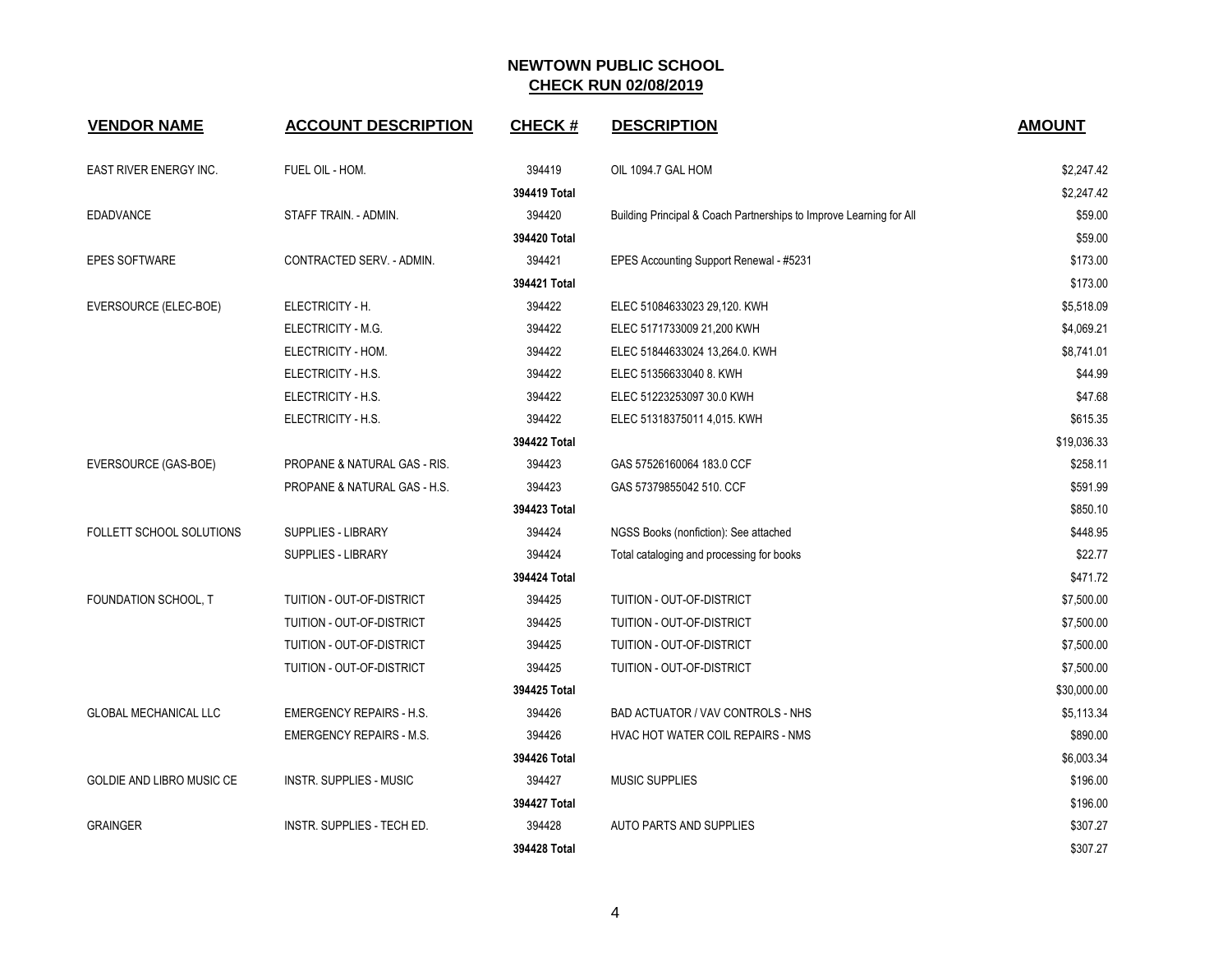| <b>VENDOR NAME</b>               | <b>ACCOUNT DESCRIPTION</b>          | <b>CHECK#</b> | <b>DESCRIPTION</b>                                       | <b>AMOUNT</b> |
|----------------------------------|-------------------------------------|---------------|----------------------------------------------------------|---------------|
| <b>HAT CITY PAPER &amp; SUP</b>  | <b>B&amp;G SUPPLIES - CUSTODIAL</b> | 394429        | PEROXIDE, DISINFECTANT, LINERS, STAINLESS STEEL CLEANER  | \$743.88      |
|                                  | <b>B&amp;G SUPPLIES - CUSTODIAL</b> | 394429        | PAPER PRODUCTS, FLOOR PADS, SOAP - CUST SUPPLIES         | \$8,539.41    |
|                                  |                                     | 394429 Total  |                                                          | \$9,283.29    |
| <b>HAYDUCKY JENNIFER</b>         | <b>INSTR. SUPPLIES - SCIENCE</b>    | 394430        | <b>SCIENCE SUPPLIES</b>                                  | \$99.87       |
|                                  |                                     | 394430 Total  |                                                          | \$99.87       |
| HB COMMUNICATIONS INC.           | EQUIPMENT - INFO. TECH.             | 394431        | Epson PowerLite 970 with mount, installation and removal | \$1,158.00    |
|                                  |                                     | 394431 Total  |                                                          | \$1,158.00    |
| HINE BROTHERS                    | REPAIRS - MAINT.                    | 394432        | PLOW REPAIR - MAINT REPAIRS                              | \$151.71      |
|                                  |                                     | 394432 Total  |                                                          | \$151.71      |
| <b>HUDL</b>                      | <b>INSTR. SUPPLIES - SPORTS</b>     | 394433        | Ref.INV00412565 HUDL for Boys Varsity Ice Hockey         | \$404.00      |
|                                  |                                     | 394433 Total  |                                                          | \$404.00      |
| HUGH'S MECHANICAL EQUIPMENT      | PROF. SERV. - B. & G.               | 394434        | UNDERGROUND TANK INSPECTIONS                             | \$1,350.00    |
|                                  | <b>B&amp;G CONTRACTED SERV.</b>     | 394434        | TANK INSPECTIONS - ALL SCHOOLS 2018-2019                 | \$6,950.00    |
|                                  |                                     | 394434 Total  |                                                          | \$8,300.00    |
| <b>JOYLABZ LLC</b>               | <b>INSTR. SUPPLIES - GIFTED</b>     | 394435        | MMCK MAKEY MAKEY STEM CLASSROOM PACK                     | \$699.95      |
|                                  | INSTR. SUPPLIES - GIFTED            | 394435        | MMGO MAKEY MAKEY GO                                      | \$239.40      |
|                                  | <b>INSTR. SUPPLIES - GIFTED</b>     | 394435        | MMBKPENS MAKEY MAKEY BOOSTER KIT WITH CIRCUIT SCRIBE PEN | \$59.85       |
|                                  | <b>INSTR. SUPPLIES - GIFTED</b>     | 394435        | <b>SHIPPING</b>                                          | \$48.81       |
|                                  |                                     | 394435 Total  |                                                          | \$1,048.01    |
| <b>JUSTICE RESOURCE INSTITUT</b> | TUITION - OUT-OF-DISTRICT           | 394436        | TUITION - OUT-OF-DISTRICT                                | \$4,161.52    |
|                                  |                                     | 394436 Total  |                                                          | \$4,161.52    |
| KENNEDY, DANIELLE                | STAFF TRAVEL - PUPIL SERV.          | 394437        | TRAVEL NOV-DEC 2018                                      | \$48.67       |
|                                  | STAFF TRAVEL - PUPIL SERV.          | 394437        | TRAVEL JAN 2019                                          | \$20.07       |
|                                  |                                     | 394437 Total  |                                                          | \$68.74       |
| KROESEN, JASON                   | CONTRACTED SERV. - B.O.E.           | 394438        | VIDEOTAPING BOE MEETING 01/22/2019                       | \$40.00       |
|                                  |                                     | 394438 Total  |                                                          | \$40.00       |
| LARRACUENTE, CARLA               | STAFF TRAVEL - PUPIL SERV.          | 394439        | TRAVEL SPEECH JAN 2019                                   | \$17.11       |
|                                  |                                     | 394439 Total  |                                                          | \$17.11       |
| MACHADO, ANA PAULA DR.           | MEDICAL ADVISOR - HEALTH ADMIN      | 394440        | MEDICAL DIRECTOR FEB 2019                                | \$1,000.00    |
|                                  |                                     | 394440 Total  |                                                          | \$1,000.00    |
| MASON W.B. INC.                  | OFF. SUPPLIES - BUS. SERV.          | 394441        | <b>SUPPLIES 2018/19</b>                                  | \$31.13       |
|                                  | OFF. SUPPLIES - BUS. SERV.          | 394441        | <b>SUPPLIES 2018/19</b>                                  | \$5.30        |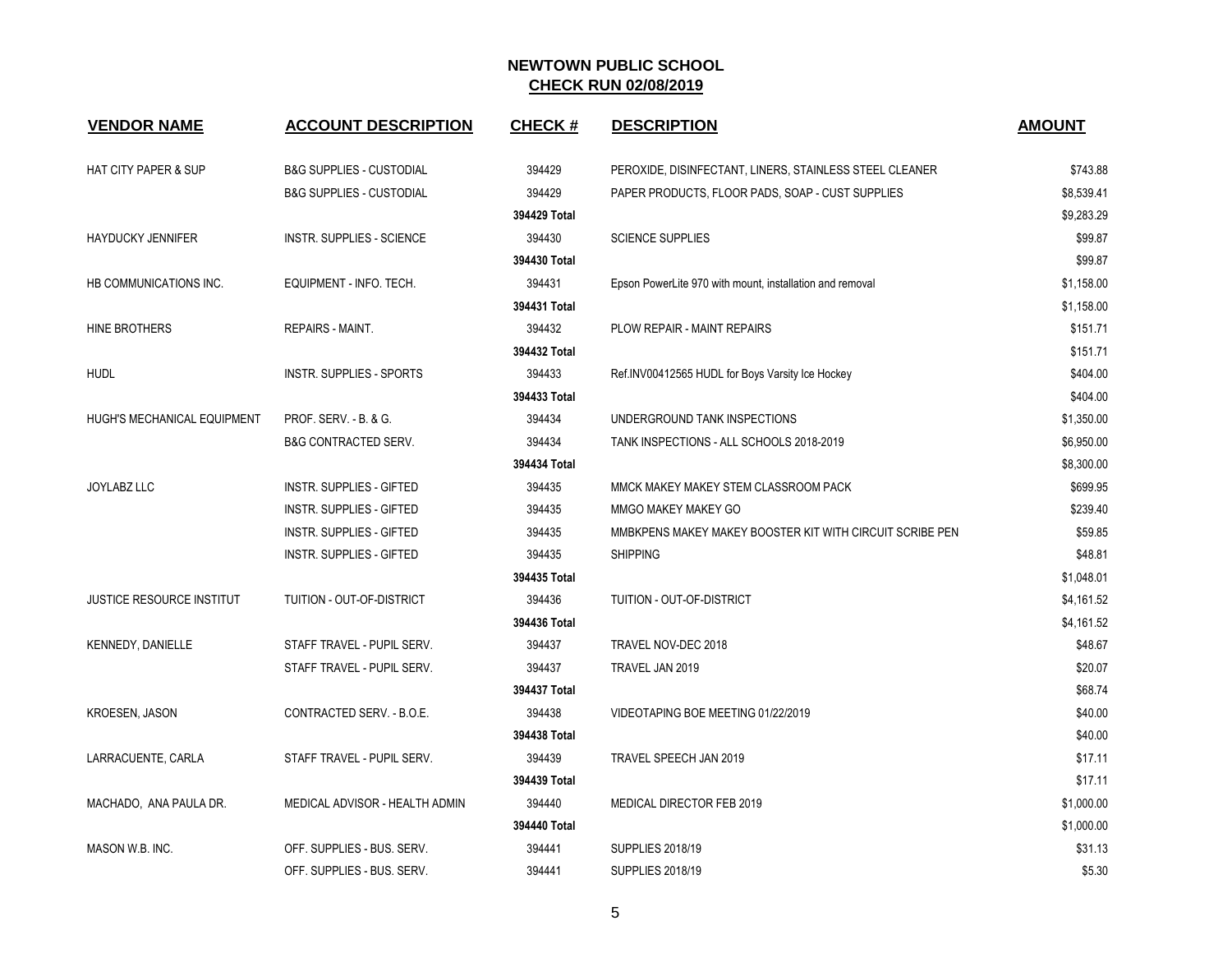| <b>VENDOR NAME</b>       | <b>ACCOUNT DESCRIPTION</b>            | <b>CHECK#</b> | <b>DESCRIPTION</b>                                    | <b>AMOUNT</b> |
|--------------------------|---------------------------------------|---------------|-------------------------------------------------------|---------------|
| MASON W.B. INC.          | OFF. SUPPLIES - BUS. SERV.            | 394441        | <b>SUPPLIES 2018/19</b>                               | \$80.21       |
|                          | OFF. SUPPLIES - BUS. SERV.            | 394441        | <b>SUPPLIES 2018/19</b>                               | \$27.54       |
|                          | OFF. SUPPLIES - BUS. SERV.            | 394441        | WATER 2018/19                                         | \$47.92       |
|                          | <b>EQUIPMENT - DISTRICT FURNITURE</b> | 394441        | HON MID BACK CHAIRS - 15 @ \$239.00 EACH              | \$478.00      |
|                          | INSTR. SUPPLIES - CLASSROOM           | 394441        | Drinking water filter                                 | \$59.99       |
|                          | <b>INSTR. SUPPLIES - CLASSROOM</b>    | 394441        | Dry Erase Markers, staplers, d batteries, index cards | \$11.79       |
|                          | INSTR. SUPPLIES - TRANSITION          | 394441        | SUPPLIES FOR TRANSITION STUDENTS                      | \$181.64      |
|                          | INSTR. SUPPLIES - SP. ED. H.S.        | 394441        | <b>NHS SUPPLIES</b>                                   | \$11.22       |
|                          |                                       | 394441 Total  |                                                       | \$934.74      |
| MCDONALD, PATRICIA       | MEMBERSHIPS - ELEM.                   | 394442        | NURSE LICENSE RENEWAL                                 | \$110.00      |
|                          |                                       | 394442 Total  |                                                       | \$110.00      |
| MCGINNIS, ETHAN          | CONTRACTED SERV. - B.O.E.             | 394443        | VIDEOTAPING BOE MEETING 01/22/2019                    | \$30.00       |
|                          |                                       | 394443 Total  |                                                       | \$30.00       |
| MOBILE MINI, INC.        | <b>EQUIP RENTAL - B&amp;G</b>         | 394444        | STORAGE CONTAINER RENTAL (E726) 2018-2019             | \$75.00       |
|                          |                                       | 394444 Total  |                                                       | \$75.00       |
| MOORE MEDICAL LLC        | <b>B&amp;G SUPPLIES - CUSTODIAL</b>   | 394445        | NON LATEX GLOVES - CUST SUPPLIES                      | \$125.78      |
|                          | <b>B&amp;G SUPPLIES - CUSTODIAL</b>   | 394445        | NON LATEX GLOVES - CUST SUPPLIES                      | \$377.34      |
|                          | <b>B&amp;G SUPPLIES - CUSTODIAL</b>   | 394445        | NON LATEX GLOVES - CUST SUPPLIES                      | \$880.46      |
|                          |                                       | 394445 Total  |                                                       | \$1,383.58    |
| MULVANEY MECHANICAL INC. | <b>EMERGENCY REPAIRS - RIS.</b>       | 394446        | <b>BOILER #1 REPAIR - RIS</b>                         | \$217.05      |
|                          | <b>EMERGENCY REPAIRS - M.S.</b>       | 394446        | <b>HVAC BOILER REPAIR - NMS</b>                       | \$1,030.90    |
|                          |                                       | 394446 Total  |                                                       | \$1,247.95    |
| NEW ENGLAND SPORTSWEAR   | <b>INSTR. SUPPLIES - SPORTS</b>       | 394447        | Ref.Inv#2753 - NHS Shirts - 18 Men/18 Women           | \$1,152.00    |
|                          | <b>INSTR. SUPPLIES - SPORTS</b>       | 394447        | Ref.INV#2754 Beanies - Unified Team Fundraiser        | \$672.00      |
|                          |                                       | 394447 Total  |                                                       | \$1,824.00    |
| NEWELL, KAREN            | STAFF TRAVEL - PUPIL SERV.            | 394448        | TRAVEL PT SERV JAN 2019                               | \$38.28       |
|                          |                                       | 394448 Total  |                                                       | \$38.28       |
| NEWTOWN BOARD OF EDU     | MEDICAL INS. PREMIUMS                 | 394449        | LONG TERM DISABILITY                                  | \$2,466.28    |
|                          | <b>ADMINISTRATION FEES</b>            | 394449        | RETIREE ADM FEE                                       | \$165.00      |
|                          | LIFE INSURANCE                        | 394449        | <b>AD&amp;D PREMIUM</b>                               | \$1,181.74    |
|                          | LIFE INSURANCE                        | 394449        | LIFE PREMIUM                                          | \$5,908.69    |
|                          |                                       | 394449 Total  |                                                       | \$9,721.71    |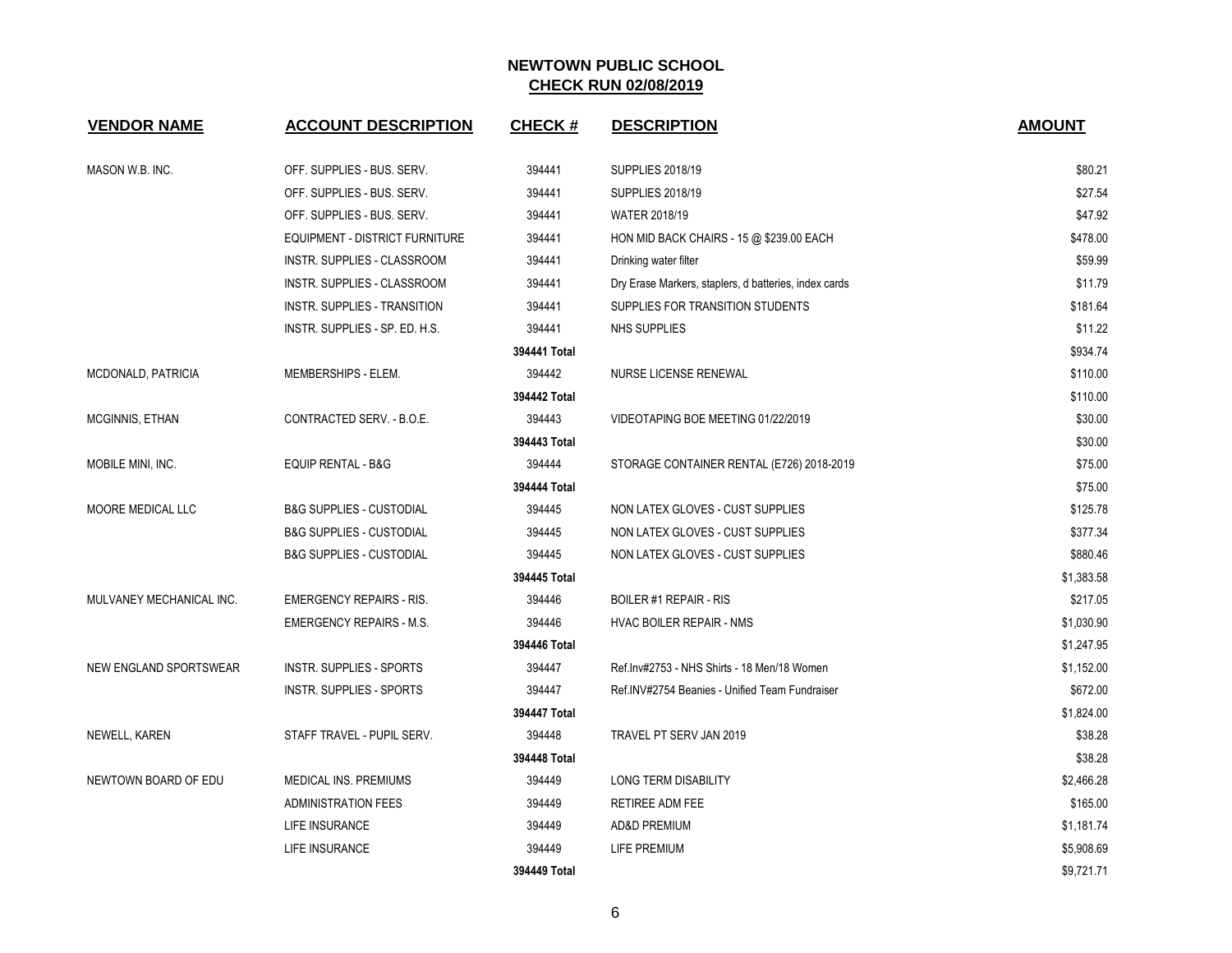| <b>VENDOR NAME</b>    | <b>ACCOUNT DESCRIPTION</b>       | <b>CHECK#</b> | <b>DESCRIPTION</b>                                                      | <b>AMOUNT</b> |
|-----------------------|----------------------------------|---------------|-------------------------------------------------------------------------|---------------|
| NEWTOWN FOOD SERVICES | MEDICAL SUPPLIES - ELEM.         | 394450        | <b>SALTINE CRACKERS</b>                                                 | \$33.00       |
|                       | OFF. SUPPLIES - ADMIN.           | 394450        | For professional development refreshments as needed throughout the year | \$62.50       |
|                       | OFF. SUPPLIES - ADMIN.           | 394450        | For professional development refreshments as needed throughout the year | \$62.50       |
|                       |                                  | 394450 Total  |                                                                         | \$158.00      |
| NEWTOWN HARDWARE      | <b>B&amp;G SUPPLIES - MAINT.</b> | 394451        | MAINT SUPPLIES 2018-2019                                                | \$15.87       |
|                       | <b>B&amp;G SUPPLIES - MAINT.</b> | 394451        | MAINT SUPPLIES 2018-2019                                                | \$20.23       |
|                       | <b>B&amp;G SUPPLIES - MAINT.</b> | 394451        | MAINT SUPPLIES 2018-2019                                                | \$7.18        |
|                       | <b>B&amp;G SUPPLIES - MAINT.</b> | 394451        | MAINT SUPPLIES 2018-2019                                                | \$11.32       |
|                       | <b>B&amp;G SUPPLIES - MAINT.</b> | 394451        | MAINT SUPPLIES 2018-2019                                                | \$15.29       |
|                       | <b>B&amp;G SUPPLIES - MAINT.</b> | 394451        | MAINT SUPPLIES 2018-2019                                                | \$12.22       |
|                       | <b>B&amp;G SUPPLIES - MAINT.</b> | 394451        | MAINT SUPPLIES 2018-2019                                                | \$28.22       |
|                       | <b>B&amp;G SUPPLIES - MAINT.</b> | 394451        | MAINT SUPPLIES 2018-2019                                                | \$12.54       |
|                       | <b>B&amp;G SUPPLIES - MAINT.</b> | 394451        | MAINT SUPPLIES 2018-2019                                                | \$50.38       |
|                       | <b>B&amp;G SUPPLIES - MAINT.</b> | 394451        | MAINT SUPPLIES 2018-2019                                                | \$17.52       |
|                       | <b>B&amp;G SUPPLIES - MAINT.</b> | 394451        | MAINT SUPPLIES 2018-2019                                                | \$51.27       |
|                       | <b>B&amp;G SUPPLIES - MAINT.</b> | 394451        | MAINT SUPPLIES 2018-2019                                                | \$6.64        |
|                       | <b>B&amp;G SUPPLIES - MAINT.</b> | 394451        | MAINT SUPPLIES 2018-2019                                                | \$10.60       |
|                       | <b>B&amp;G SUPPLIES - MAINT.</b> | 394451        | MAINT SUPPLIES 2018-2019                                                | \$4.49        |
|                       | <b>B&amp;G SUPPLIES - MAINT.</b> | 394451        | MAINT SUPPLIES 2018-2019                                                | \$23.48       |
|                       | <b>B&amp;G SUPPLIES - MAINT.</b> | 394451        | MAINT SUPPLIES 2018-2019                                                | \$10.78       |
|                       | <b>B&amp;G SUPPLIES - MAINT.</b> | 394451        | MAINT SUPPLIES 2018-2019                                                | \$63.76       |
|                       | <b>B&amp;G SUPPLIES - MAINT.</b> | 394451        | MAINT SUPPLIES 2018-2019                                                | \$4.84        |
|                       | <b>B&amp;G SUPPLIES - MAINT.</b> | 394451        | MAINT SUPPLIES 2018-2019                                                | \$7.16        |
|                       | <b>B&amp;G SUPPLIES - MAINT.</b> | 394451        | MAINT SUPPLIES 2018-2019                                                | \$5.92        |
|                       | <b>B&amp;G SUPPLIES - MAINT.</b> | 394451        | MAINT SUPPLIES 2018-2019                                                | \$23.82       |
|                       | <b>B&amp;G SUPPLIES - MAINT.</b> | 394451        | MAINT SUPPLIES 2018-2019                                                | \$5.02        |
|                       | <b>B&amp;G SUPPLIES - MAINT.</b> | 394451        | MAINT SUPPLIES 2018-2019                                                | \$31.02       |
|                       | <b>B&amp;G SUPPLIES - MAINT.</b> | 394451        | MAINT SUPPLIES 2018-2019                                                | \$41.85       |
|                       |                                  | 394451 Total  |                                                                         | \$481.42      |
| NEWTOWN MIDDLE SCHOOL | CONTRACTED SERV. - SPORTS        | 394452        | DCS PROMOTIONS (156.50)                                                 | \$252.20      |
|                       |                                  | 394452 Total  |                                                                         | \$252.20      |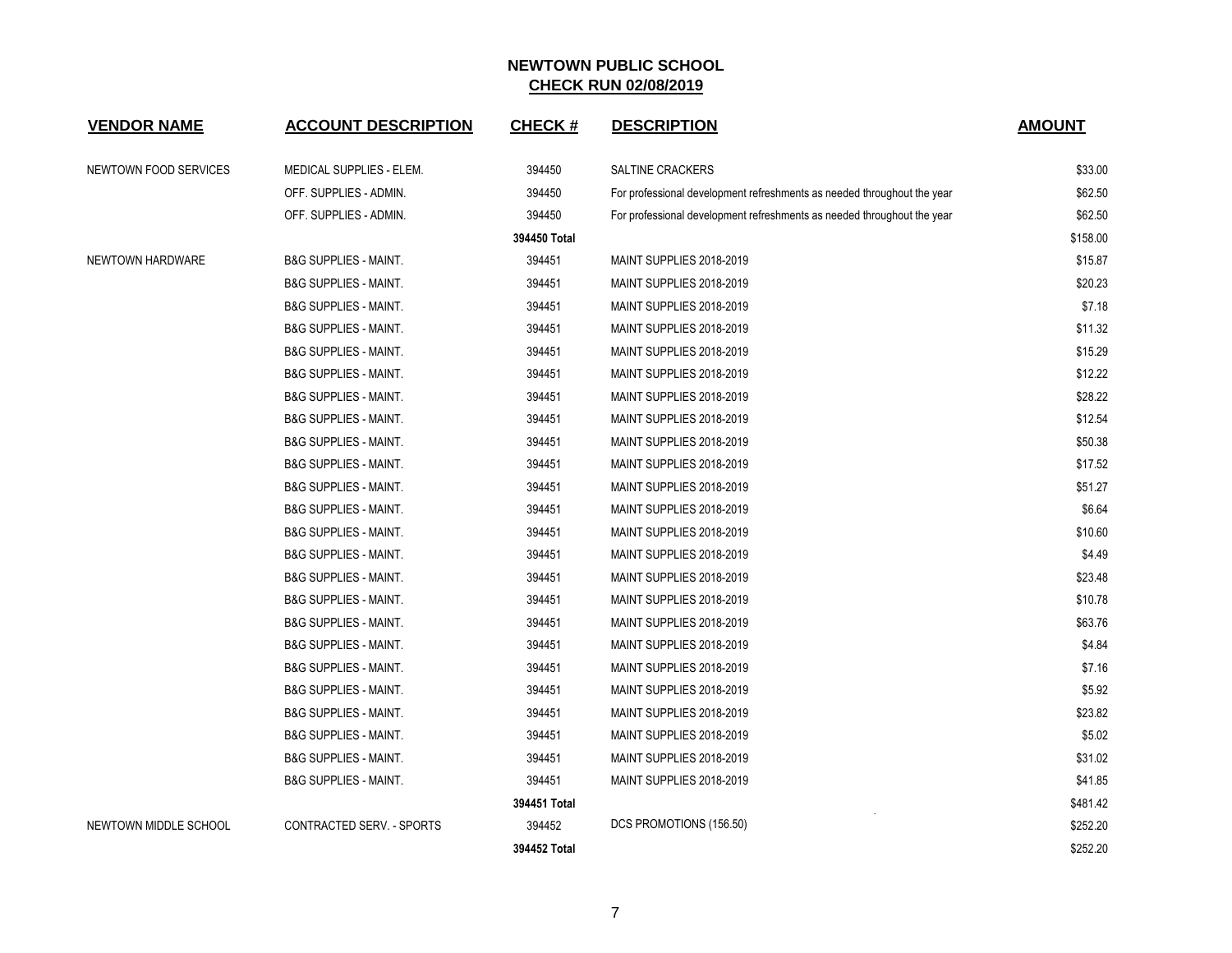| <b>VENDOR NAME</b>        | <b>ACCOUNT DESCRIPTION</b>         | <b>CHECK#</b> | <b>DESCRIPTION</b>                                    | <b>AMOUNT</b> |
|---------------------------|------------------------------------|---------------|-------------------------------------------------------|---------------|
| NEZVESKY, BONNIE          | MEMBERSHIPS - NONPUBLIC            | 394453        | <b>NURSE LICENSE RENEWAL</b>                          | \$110.00      |
|                           |                                    | 394453 Total  |                                                       | \$110.00      |
| NORTHWEST VILLAGE SCHOOL  | TUITION - OUT-OF-DISTRICT          | 394454        | TUITION - OUT-OF-DISTRICT                             | \$7,242.40    |
|                           |                                    | 394454 Total  |                                                       | \$7,242.40    |
| NYA SPORTS & FITNESS CENT | <b>INSTR. SUPPLIES - SPORTS</b>    | 394455        | SPORTS PRACTICES/TRYOUTS RENTAL                       | \$975.00      |
|                           | <b>INSTR. SUPPLIES - SPORTS</b>    | 394455        | SPORTS PRACTICES/TRYOUTS RENTAL                       | \$150.00      |
| NYA SPORTS & FITNESS CENT | <b>INSTR. SUPPLIES - SPORTS</b>    | 394455        | SPORTS PRACTICES/TRYOUTS RENTAL                       | \$300.00      |
|                           |                                    | 394455 Total  |                                                       | \$1,425.00    |
| ORNAF, MICHAEL            | REPAIRS - TECH ED.                 | 394456        | <b>TP-LINK</b>                                        | \$98.79       |
|                           | INSTR. SUPPLIES - TECH ED.         | 394456        | TECH ED LUNCH & SUPPLIES                              | \$98.22       |
|                           |                                    | 394456 Total  |                                                       | \$197.01      |
| OTIS ELEVATOR COMPANY     | <b>B&amp;G CONTRACTED SERV.</b>    | 394457        | ELEVATOR SVC CONTRACT - HAWL/RIS 2018-2019            | \$954.63      |
|                           |                                    | 394457 Total  |                                                       | \$954.63      |
| PELLIGRA, CAROL           | STAFF TRAVEL - CLASSROOM           | 394458        | travel scholastic art show                            | \$109.04      |
|                           |                                    | 394458 Total  |                                                       | \$109.04      |
| PEPPER J.W. & SON IN      | <b>INSTR. SUPPLIES - MUSIC</b>     | 394459        | <b>MUSIC SUPPLIES</b>                                 | \$70.99       |
|                           | <b>INSTR. SUPPLIES - MUSIC</b>     | 394459        | Choral music, see attached                            | \$47.49       |
|                           | <b>INSTR. SUPPLIES - MUSIC</b>     | 394459        | shipping                                              | \$7.99        |
|                           |                                    | 394459 Total  |                                                       | \$126.47      |
| POWERSCHOOL GROUP LLC     | PROF. SERV. - BUS. SERV            | 394460        | travel                                                | \$45.78       |
|                           |                                    | 394460 Total  |                                                       | \$45.78       |
| RADACHOWSKY, JENNIFER     | STAFF TRAVEL - PUPIL SERV.         | 394461        | TRAVEL JAN 2019                                       | \$29.75       |
|                           |                                    | 394461 Total  |                                                       | \$29.75       |
| REGIONAL SCHOOL DIST      | TUITION - OUT-OF-DISTRICT REG. ED. | 394462        | TUITION - OUT-OF-DISTRICT REG. ED.                    | \$40,936.80   |
|                           |                                    | 394462 Total  |                                                       | \$40,936.80   |
| <b>PRIVATE</b>            | TUITION - OUT-OF-DISTRICT          | 394463        | REISSUE VOID CHECK                                    | \$4,131.97    |
|                           |                                    | 394463 Total  |                                                       | \$4,131.97    |
| RZ DESIGN ASSOCIATES INC. | PROF. SERV. - B. & G.              | 394464        | <b>SCHEMATIC DESIGN HAW</b>                           | \$10,000.00   |
|                           |                                    | 394464 Total  |                                                       | \$10,000.00   |
| SCHOLASTIC INC (1)        | <b>TEXTBOOKS - CLASSROOM</b>       | 394465        | Fenway & Hattie by Victoria Coe - One School One Read | \$2,360.13    |
|                           | TEXTBOOKS - CLASSROOM              | 394465        | Shipping                                              | \$215.69      |
|                           |                                    | 394465 Total  |                                                       | \$2,575.82    |